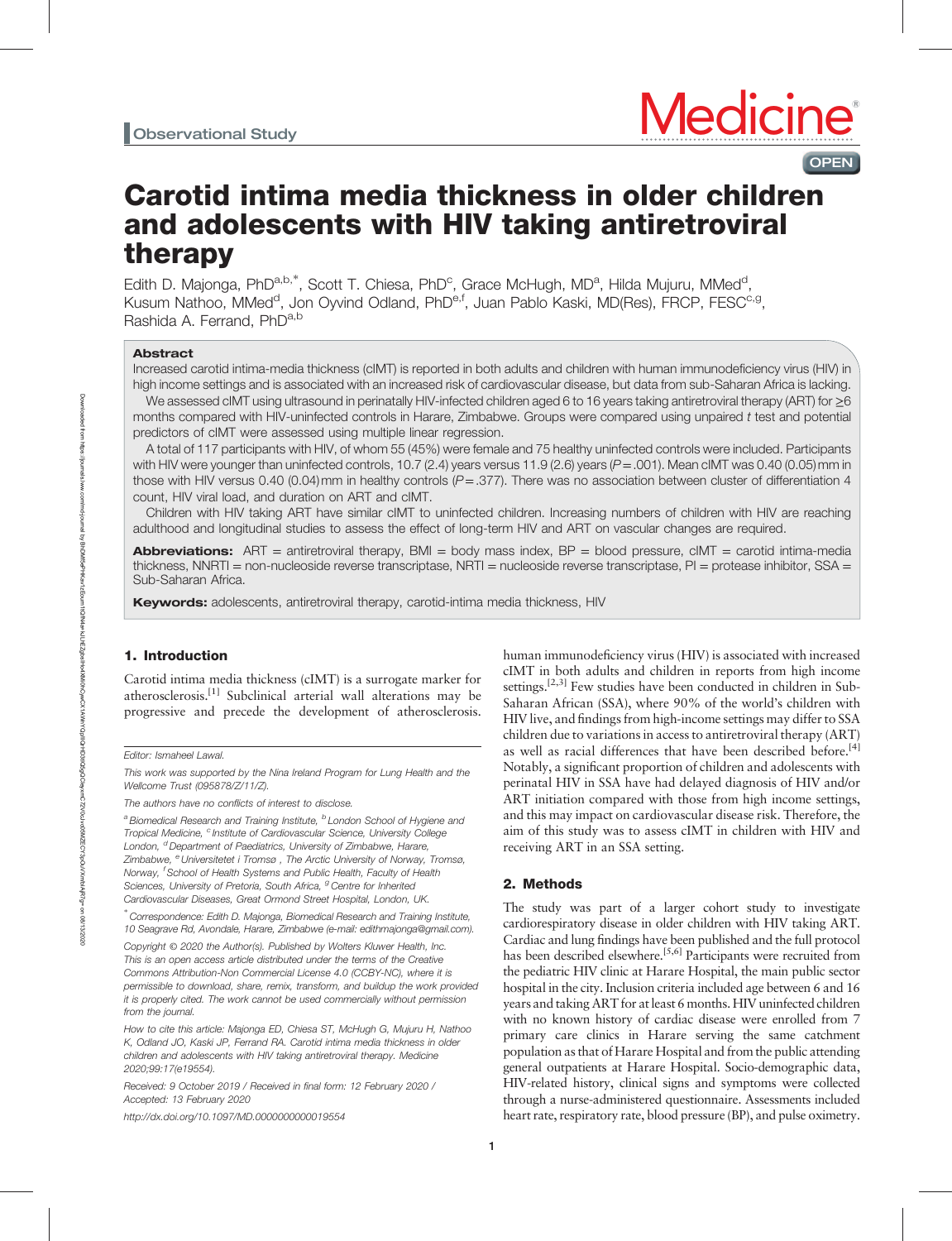Blood samples were collected for measurement of HIV-1 viral load and cluster of differentiation 4 (CD4) count testing. Carotid ultrasound was performed using a Mindray DC N6 ultrasound machine (Mindray, Shenzhen, China). Participants were scanned in supine position with a high frequency linear array probe of 12MHz. With the patient's head tilted upwards slightly and at 45°, the left and right common carotid arteries were examined respectively. Using two-dimensional images in longitudinal view the carotid bulb was identified and cine loops (10 seconds long) were recorded in Dicom format for later off-line analysis using an automated edge detection system. Intima media thickness measurements were made at approximately 1 to 2cm from the carotid bulb in triplicate for each side and the average used for analysis.

The study had 80% power to detect a mean difference in cIMT of 0.03 mm and an alpha of 0.05. Unpaired t test was used to compare normally distributed variables and Wilcoxon rank-sum test for variables not normally distributed between the 2 groups. Carotid IMT measures were compared between HIV-infected versus uninfected participants and between HIV-infected participants receiving a protease inhibitor (PI) based regimen compared with a non-PI regimen, using unpaired  $t$  tests. The relationship between cIMT and clinical and HIV related factors including CD4 count, viral load, duration of ART, age, body mass index (BMI)-for-age-zscore and systolic BP and diastolic BP were analyzed using multiple linear regression using backward stepwise regression.

Ethical approval for this study was obtained from the Medical Research Council of Zimbabwe, the London School of Hygiene and Tropical Medicine Ethics Committee, the Biomedical Research and Training Institute Institutional Review Board, and the Harare Central Hospital Ethics Committee.

## 3. Results

Table 1

A total of 117 participants with HIV, and 75 HIV uninfected controls underwent cIMT scans. There was no difference by sex between the 2 groups but participants with HIV were younger than controls (mean [SD] age 10.7 [2.4] years vs 11.9 [2.6] years  $[P=.001]$ ); shorter (mean height-for-age-z-score  $-1.22$  [1.0] vs – 0.29 [1.0]  $[P < .001]$ ; and had lower median body mass index (BMI) for-age z-score (–0.47 [–1.09–0.13] vs –0.17 [–0.09–0.63]  $[P<.019]$ ) (Table 1). All participants with HIV were perinatally infected with a median age at HIV diagnosis of 5 (interquartile range, 3–7) years. The median duration on ART was 4.8 (interquartile range 2.5–6.4) years and 24 (21%) of participants were receiving PI as part of their ART regimen. All participants on the PI-regimen  $(n=24)$  received atazanavir drug boosted with ritonavir. More than 3-quarters of participants with HIV were virally suppressed, 93 (80%).

Carotid IMT did not differ between the 2 groups: mean (SD) 0.40 (0.05)mm in those with HIV and 0.40 (0.04)mm in HIV controls  $(P = .377)$ . There was also no difference in mean cIMT between participants who were and those who were not receiving a PI regimen,  $0.40$  mm versus  $0.40$  mm ( $P = .809$ ) and between virally and non-virally suppressed  $(P=.514)$ . Age, systolic BP, BMI-for-age-z-score, CD4 count, HIV viral load, and duration on ART were not associated with cIMT. However, diastolic BP was associated with cIMT  $P = .043$ .

## 4. Discussion

We found that older children and adolescents with HIV and receiving ART have similar cIMT to uninfected children. This finding is consistent with other reports of children who have had long-term exposure to ART from Indonesia and France.<sup>[7,8]</sup> Our findings that ART-experienced children have comparable cIMT to uninfected children could suggest that ART may protect against atherosclerotic changes in childhood. This may be due to slowing of arterial wall structural changes that are associated with HIV infection. A fifth of the participants with HIV were on PI-containing regimen, receiving atazanavir drug, which has been reported to be less atherogenic than other PIs.<sup>[9]</sup> Data in children from SSA is limited. In one study conducted among Zambian and

| Clinical characteristics of the participants.              |                                  |                                   |         |
|------------------------------------------------------------|----------------------------------|-----------------------------------|---------|
| <b>Characteristics</b>                                     | HIV infected $N = 117$ Mean (SD) | HIV uninfected $N = 75$ Mean (SD) | P-value |
| Female, n (%)                                              | 55 (47)                          | 34 (45)                           | .886    |
| Age, y                                                     | 10.7(2.4)                        | 11.9(2.6)                         | .001    |
| Height-for-age z-score                                     | $-1.22(1.0)$                     | $-0.29(1.0)$                      | < 0.001 |
| Weight-for age z-score                                     | $-1.09(1.1)$                     | $-0.28(1.0)$                      | $-.001$ |
| BMI-for-age z-score, median (IQR)                          | $-0.47$ $(-1.09 - 0.13)$         | $-0.17$ $(-0.09 - 0.63)$          | .019    |
| Body surface area, m <sup>2</sup>                          | 1.05(0.2)                        | 1.27(0.3)                         | < 0.001 |
| Systolic BP, mmHg                                          | 110.6 (11.4)                     | 112.6 (12.9)                      | .267    |
| Diastolic BP, mmHq                                         | 72.9 (9.0)                       | 73.2 (9.8)                        | .856    |
| Heartrate, beats per minute                                | 88.1 (14.5)                      | 79.1 (14.2)                       | < 0.001 |
| Oxygen saturation, %, median (IQR)                         | 97 (96-98)                       | 98 (96-98)                        | .085    |
| cIMT, mm                                                   | 0.40(0.05)                       | 0.40(0.04)                        | .472    |
| Viral load, copies/mL, median (IQR)                        | 19 (19 - 89.5)                   |                                   |         |
| Viral suppression, $\left($ < 400 copies/mL) n $\left($ %) | 93 (80)                          |                                   |         |
| CD4 count, cells/ $\mu$ L, median (IQR)                    | 740 (513-880)                    |                                   |         |
| Age at HIV diagnosis, y, median (IQR)                      | $5(3-7)$                         |                                   |         |
| Duration on ART, y, median (IQR)                           | $4.8$ (2.5-6.4)                  |                                   |         |
| ART regimen                                                |                                  |                                   |         |
| $2NRTI + PI, n$ (%)                                        | 24 (21)                          |                                   |         |
| 2 NRTI + NNRTI, $n$ (%)                                    | 88 (75)                          |                                   |         |
| Unknown, n (%)                                             | 5(4)                             |                                   |         |

ART=antiretroviral therapy, BMI=body mass index, BP=blood pressure, cIMT=carotid intima-media thickness, IQR=interquartile range, NNRTI=non-nucleoside reverse transcriptase, NRTI=nucleoside reverse transcriptase,  $Pl =$ protease inhibitor,  $SD =$ standard deviation,  $v =$ years.